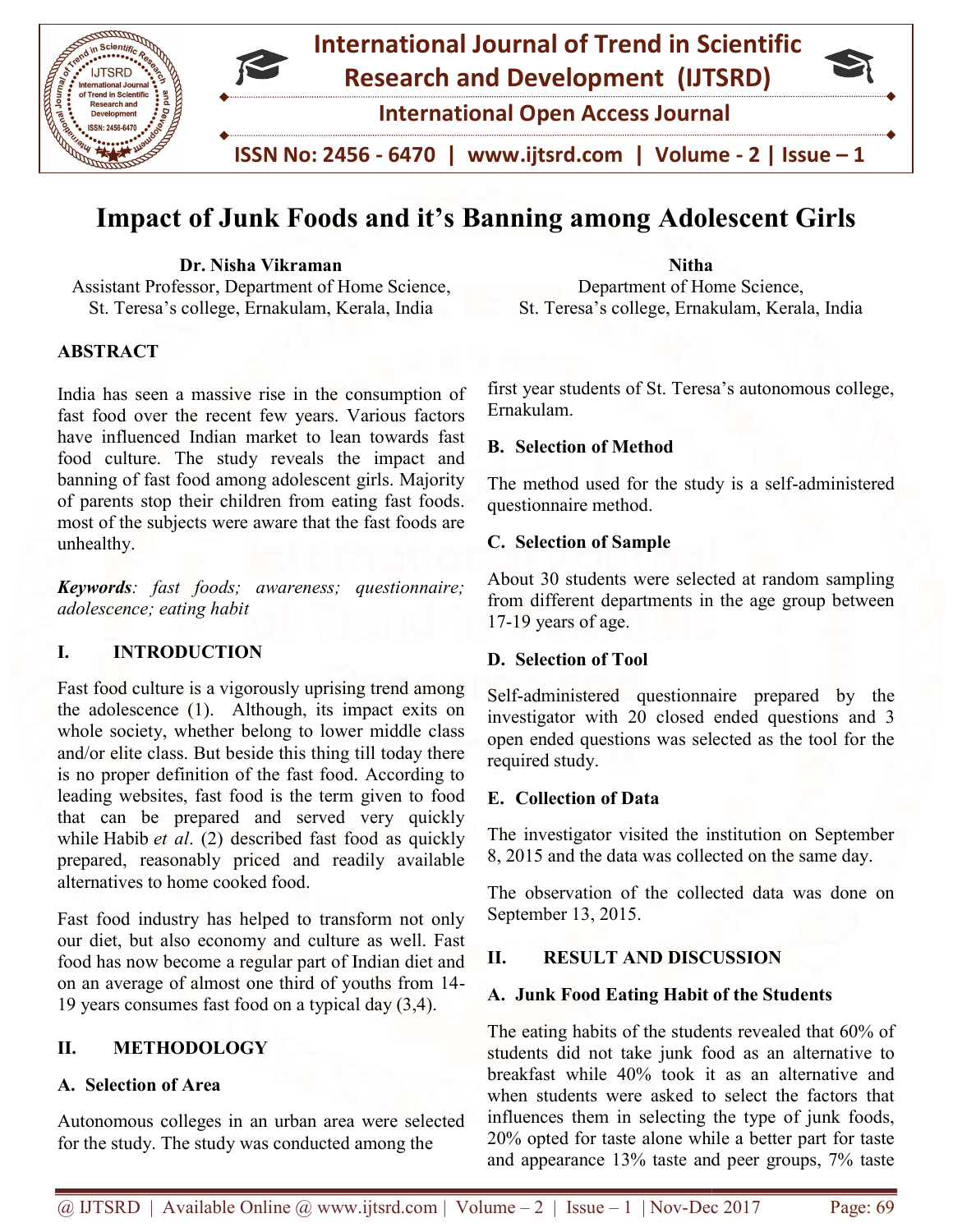International Journal of Trend in Scientific Research and Development (IJTSRD) ISSN: 2456-6470

along with convenience and peer group, 13% opted for taste and time factor.

## B. Awareness about junk foods

The awareness about junk food facts showed that about 57% of respondents said that they do check the quality of the junk food followed by 43% who don't check it. For the question related to nutrient fact label awareness 40% checked while majority about 60% don't check it. In case of chemicals and their safety level information only 17% were aware about it and 83% were unaware about it. When asked about the harmful effects of chemicals present 77% were not aware about the chemical. Also 70% of them were unaware of the harmful side effects. Responses to various parameters such as quality, nutrient fact labeling, chemicals & harmful effect.



Fig. 1 awareness about junk food

# C. Opinion about junk foods

About 87% of students consider it as unhealthy while 13% considered as healthy while in Fig 2 depicts 60% of individual agree eating on daily basis makes them eat more.



## D. Impact of Banning

The impact of the recent ban made on one of the most popular fast food, maggi noodles the adolescents reposes were, 67% agree that it is necessary to ban these foods due to uncontrolled use of chemicals. 50% responded that this ban has influenced the junk food consumption. Also this ban resulted 80% of respondents to change their pattern of eating food to healthy one. 90% of individuals consider it as unsafe to take similar kinds of foods as it may also contain harmful substances in large quantities.

87% of individuals said that their parents restricts strictly from taking this type of food after this banning.

Other than there 21 questions 2 questions were asked generally whether the consumption pattern among new generation will increase tremendously in coming years and will it affect once growing society, the response was so unanimous as they all agreed that it will affect the society.

# **CONCLUSION**

For majority of the adolescents though the frequency of visit is comparatively less, whenever they go only prefer to have these junk foods. Many of them made it as an alternative to breakfast.

Taste and appearance together are the most tempting factors for adolescents to have these junk foods. Other factors like time, conveniences, peer group, emotions etc. also plays a good role in this influence of junk foods.

According to the study done the knowledge and awareness about the nutritional aspects, the additives